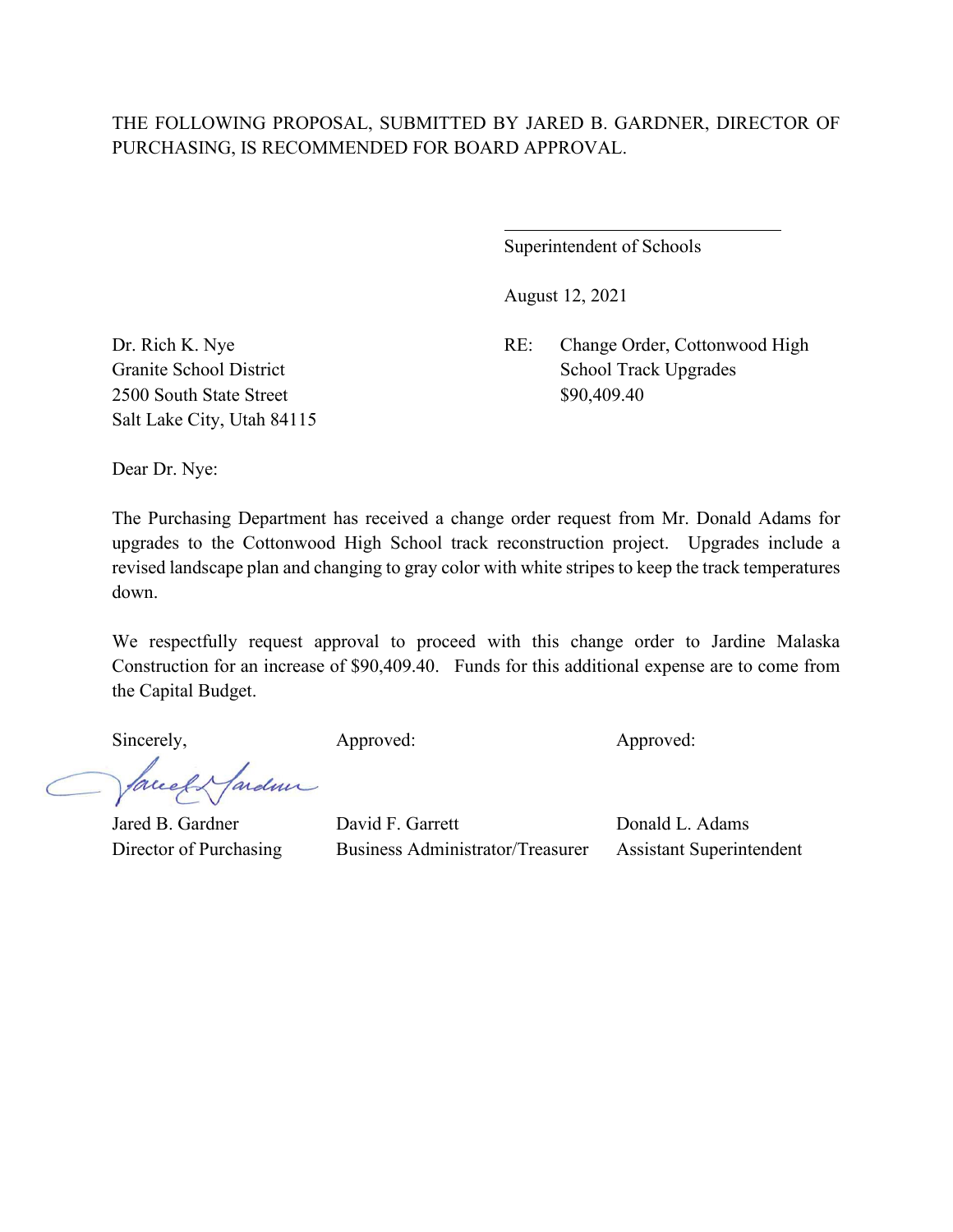

**Support Services** 2500 S. State Street Salt Lake City, UT 84115

385-646-4597 Fax 385-646-4351 www.graniteschools.org

August 3, 2021

Superintendent Rich K. Nye Granite School District 2500 South State Street Salt Lake City, Utah 84115

### **SUBJECT: Change Order for Cottonwood High School Landscape and Track**

Dear Dr. Nye,

As part of the track replacement and landscape improvements needed at Cottonwood High School, the following change order is requested to cover the track color and to solve the surrounding landscape issues. Change Order #1 includes PCO 2 and PCO 4 for a total of \$90,409.40. The work needing to be performed is as follows:

- PCO 2 is for \$19,250.00 to switch from the two standard colors the track surface comes  $\bullet$ in, red and black, to a much cooler color that is best for the safety and welfare of the students. After our own research we found the grey colored tracks were between 15 and 20 degrees cooler. This is too large of a difference to ignore. We have also decided this is the direction for Skyline and Cyprus and all future track replacements.
- PCO 4 is for \$71,159.40 and covers the change from rocks to a cooler fescue grass that will cover the sloping bowl on both the north and south ends of the stadium. The plans were drawn quickly to meet a hastened summer deadline and showed 3" rock as a cover for both the slopes. With a warm synthetic football field and warm track surface, a cooler natural fescue grass was determined to be the best solution for the occupants of the stadium. This meant more topsoil, irrigation, and concrete landscape curbing for better maintenance.

The work and scope of the items in this change order is payable to Jardine Malaska Construction Services and will provide cooler surfaces for the students and patrons who visit and use the Cottonwood stadium.

Respectfully,

 $ol(au)$ 

Donald Adams Assistant Superintendent, Support Services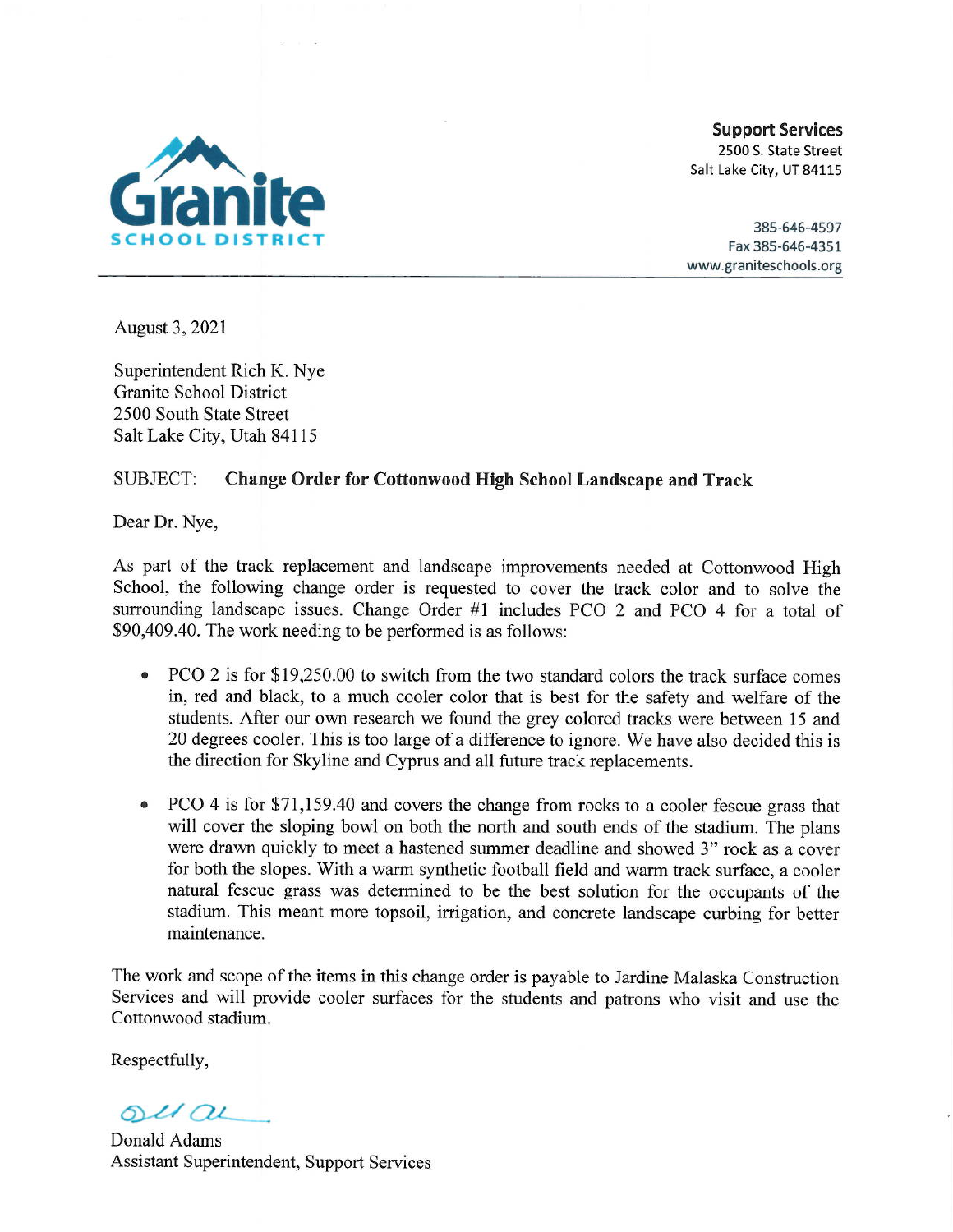# THE FOLLOWING PROPOSAL, SUBMITTED BY JARED B. GARDNER, DIRECTOR OF PURCHASING, IS RECOMMENDED FOR BOARD APPROVAL.

 $\overline{a}$ 

Superintendent of Schools

August 12, 2021

Dr. Rich K. Nye RE: Change Order, Skyline High School

Granite School District Rebuild 2500 South State Street \$674,541.75 Salt Lake City, Utah 84115

Dear Dr. Nye:

The Purchasing Department has received a change order request from Mr. Donald Adams on the Skyline High School replacement project.

This change order, number 2-30, is to provide steam piping to accommodate the partial demolition of the activities building. Please reference the support letter from Mr. Adams for details.

We respectfully request approval to issue this change order to Hughes Contractors for a total amount of \$674,541.75. Funds for this additional expense are to come from Bond Funding.

Sincerely, Approved: Approved: Approved: Approved:

facely farden

Jared B. Gardner David F. Garrett Donald L. Adams Director of Purchasing Business Administrator/Treasurer Assistant Superintendent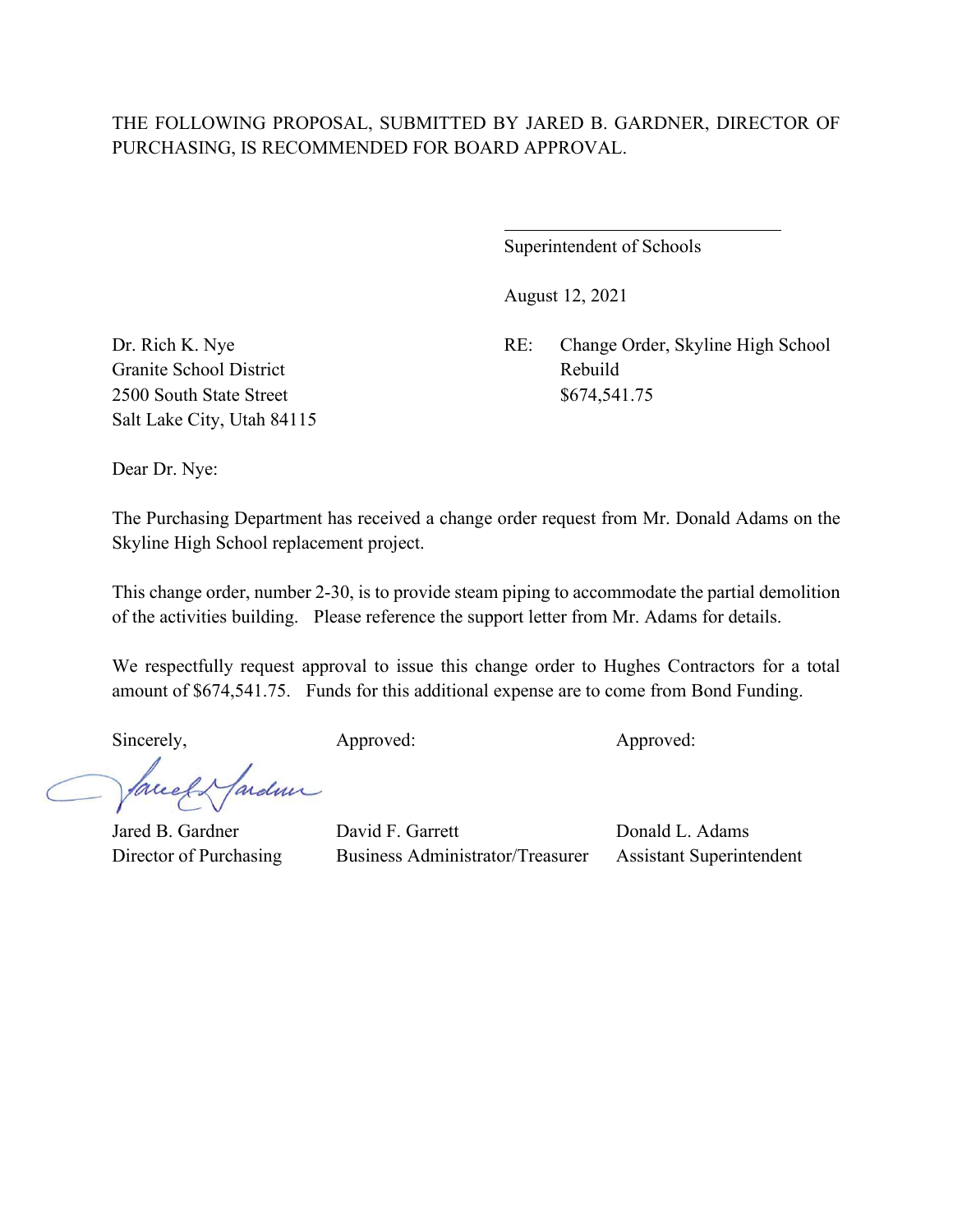

**Support Services** 2500 S. State Street Salt Lake City, UT 84115

385-646-4597 Fax 385-646-4351 www.graniteschools.org

August 3, 2021

Superintendent Rich K. Nye **Granite School District** 2500 South State Street Salt Lake City, Utah 84115

### Change Order for Skyline High School PCO 106r **SUBJECT:**

Dear Dr. Nye,

As part of the phased building process at Skyline, and to accommodate full curriculum needs at the school, the ongoing construction of relocatable classrooms, cafeterias, etc. continues. Infrastructure, such as electrical, mechanical, and underground utilities for these relocatable buildings is required.

Change Order #2-30 includes PCO 94r2 and PCO 106r for a total of \$674,541.75. This letter covers the labor and materials to cover PCO 106r for \$99,184.55 covers the month of June 2021. The work performed during this period is as follows:

- Installation of underground water, sewer, and gas lines to the prototype lab relocatable.
- " Site grading and gravel under the temporary kitchen/cafeteria.
- Installation of the kitchen sinks and a solid waste separator drain line system.
- Running new hot and cold plumbing lines to the graphics portable for art labs and other portable buildings.
- Interior wall finishes for the prototype lab, art lab, and classroom trailers.
- Tying in air-handler duct lines and running and terminating electrical wire at panels and fixtures.
- Continued installation of interior gas lines for various kitchen equipment and portable water heaters.

The work and scope of the items in this change order is payable to Hughes Construction and will provide safe and appropriate temporary classrooms for the students to move into until the final building is completed.

Respectfully,

 $ol(au)$ 

Donald Adams Assistant Superintendent, Support Services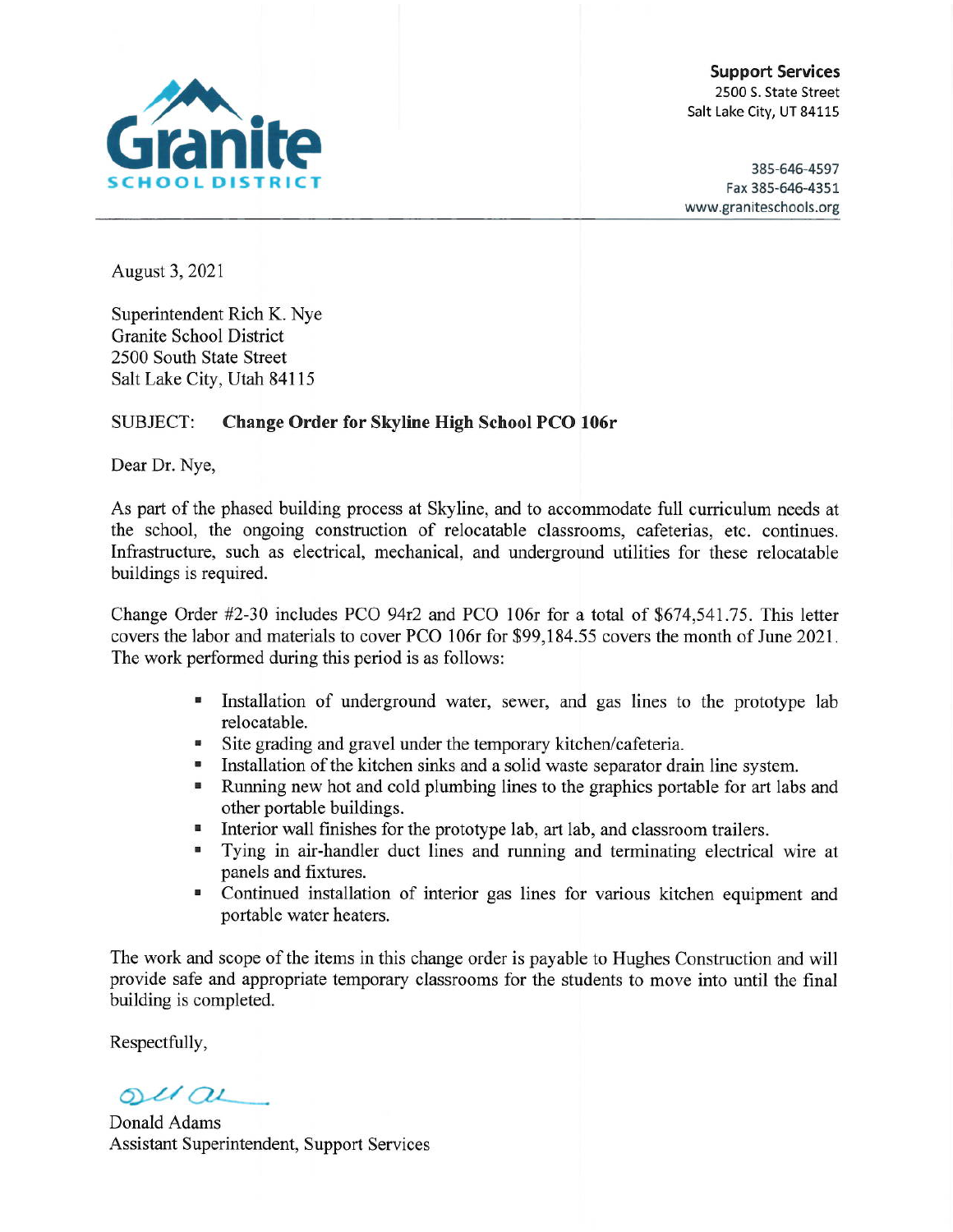

**Support Services** 2500 S. State Street Salt Lake City, UT 84115

385-646-4597 Fax 385-646-4351 www.graniteschools.org

August 3, 2021

Superintendent Rich K. Nye **Granite School District** 2500 South State Street Salt Lake City, Utah 84115

### **SUBJECT:** Change Order for Skyline High School PCO 94r2

Dear Dr. Nye,

As part of the phased building process at Skyline, and to accommodate full curriculum needs at the school, the ongoing construction of relocatable classrooms, cafeterias, etc. continues. Infrastructure, such as electrical, mechanical, and underground utilities for these relocatable buildings is required.

Change Order #2-30 includes PCO 94r2 and PCO 106r for a total of \$674,541.75. This letter covers the major utility piping to keep the activities building heated and cooled and in keeping the existing gym and auditorium functioning for school activities, as directed by the GSD Board of Education in the November 19, 2019 board meeting. This option was in lieu of savings in the range of \$1.5 million to avoid taking production performances and swimming events off-site. Performing this work now allows the project to maintain the current schedule whereas it would have extended the project by 2-3 months had the work been priced in the Phase 3 bid package. While this dollar value shows as an official change order, total project value will remain the same as this work would have occurred as part of the Phase 3 bid. The work performed during this period is as follows:

- PCO 094r2 is for \$575,357.20 and includes the following:
	- Executing a partial demolition of the activities building by removing the kitchen and cafeteria section. Note: The demolition of the kitchen and cafeteria adversely removes the existing steam pipes, domestic water supply, and chilled water lines feeding the pool, gym, and auditorium buildings.
	- Providing temporary steam piping, chilled water, domestic cold and hot water piping, and condensate lines to the activities building from the existing boiler plant.
	- Installation of insulation; the steam and chilled water lines require a 2" closed cell  $\blacksquare$ spray foam insulation for the underground piping and fiberglass insulation for above ground piping.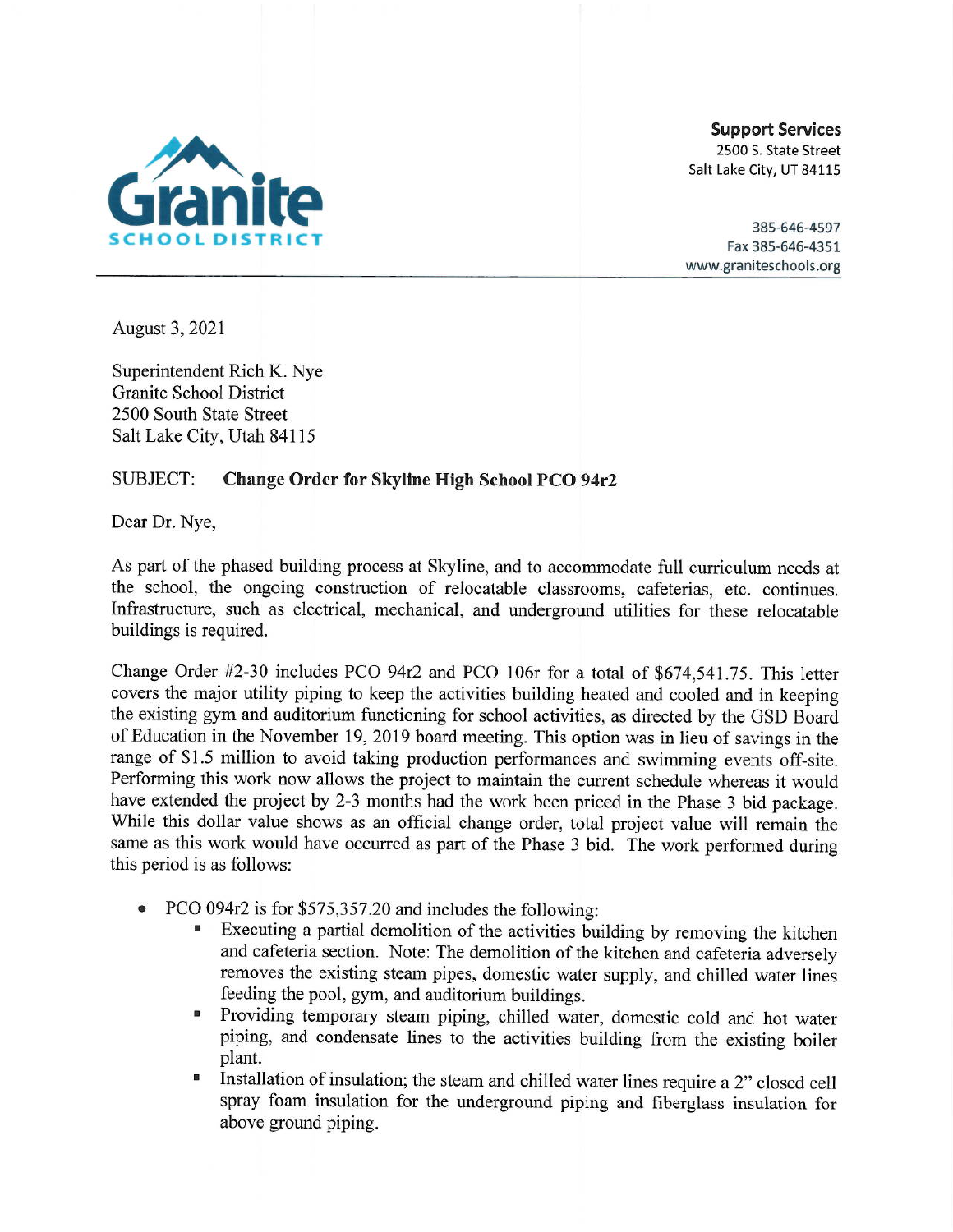Excavation of a new trench for the temporary steam pipe and chilled water line a running from the school's existing boiler plant to the pool, gym, and auditorium buildings. See Exhibits A and B.

The work and scope of the items in this change order is payable to Hughes Construction and will provide safe and appropriate temporary classrooms for the students to move into until the final building is completed.

Respectfully,

 $oulou$ 

Donald Adams Assistant Superintendent, Support Services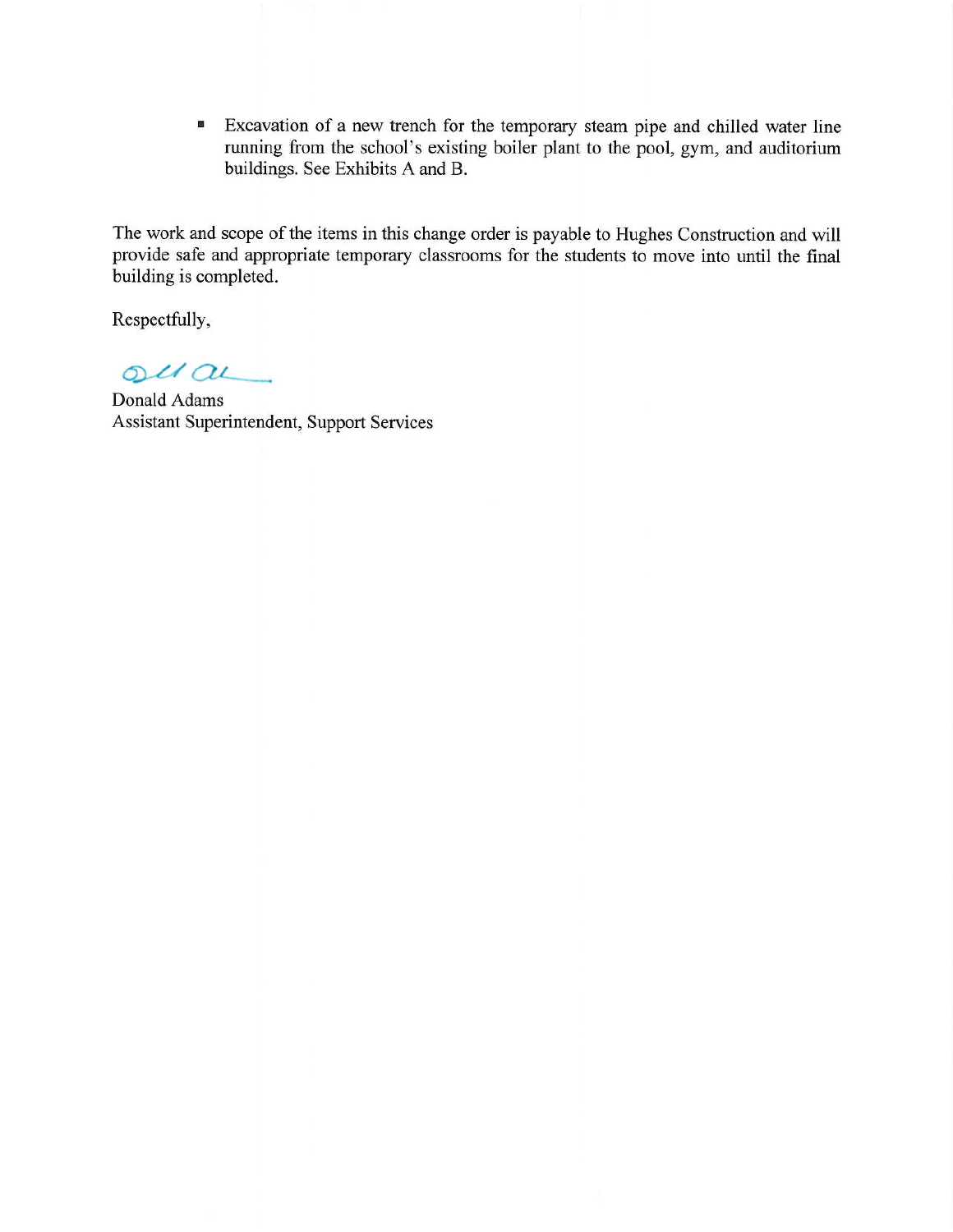